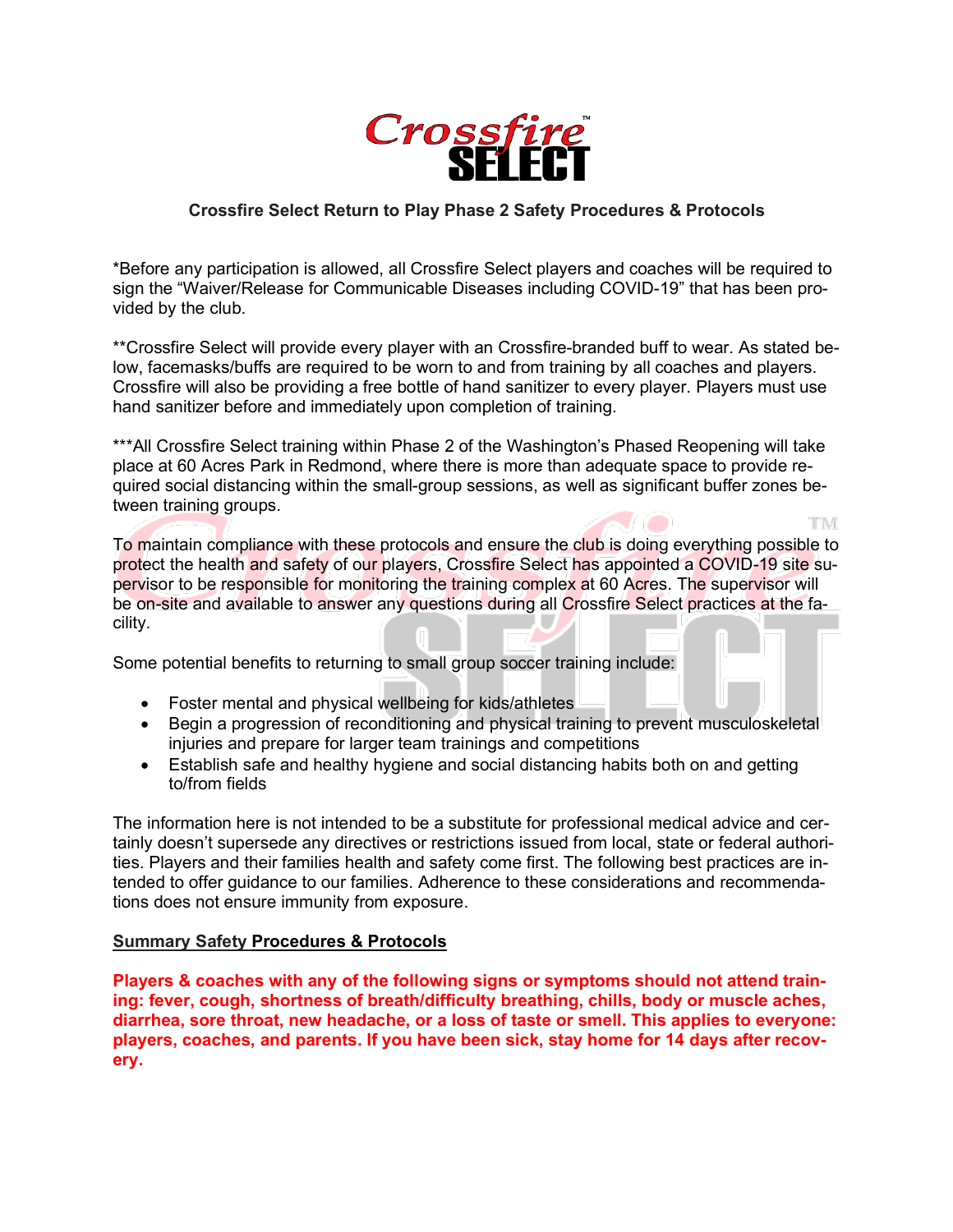- 1. Players will be placed in a static group of no more than five and groups will remain the same.
	- Coaches will greet each player arriving for practice and enquire about their recent health. Players will be sent home if they report feeling ill in the last 14 days.
	- If anyone in a group is ill, the entire group must return to self-isolation until symptom-free for 14 days.
	- Coaches will follow up on any practice absences and report any illness to COVID Coordinator President@crossfireselect.com by the end of the day.
- 2. Practice sessions will be shorter than previously (45 mins, twice per week) and will be staggered by 15 mins so players have time to clear the area before the next group arrives.
	- Do not arrive early for your session
	- Be prepared to leave the fields immediately once practice has ended
	- Players cannot remain at the fields
	- Players cannot join other groups for training
- 3. Coaches and players will remain at least 6 feet apart from each other during the practice.
	- No physical contact will be allowed through all activities and drills
	- No hugs, handshakes, high fives or fist or elbow bumps etc.
	- Players will not be in lines
- 4. Personal protection.
	- Masks: coaches and players should wear a mask to and from the practice fields. Coaches should wear a mask at all times. Players should wear a mask when not actively practicing.

**TM** 

- Sanitize: coaches and players are required to use hand sanitizer immediately before and after practice, and after bathroom breaks. Coaches will use hand sanitizer after touching any equipment.
- 5. Equipment no sharing
	- Players need to store their backpack, water bottles and any gear at a minimum distance of 6 feet from each other
	- Players need to bring their own ball and water bottle, with their name clearly marked. Store water bottle in backpack when not in use.
	- Players should not touch any cones or goals (items will be sanitized by coach after each session)
	- Do not help coach carry equipment
	- No scrimmage pinnies allowed
- 6. Drop -off/pick-up: parents should remain in car for drop-off and pick-up. No spectators on the field. Parents/siblings must remain outside the fenced area of the complex.

### **Reporting Illness and RTP Requirements & Missing Practice**

• Players and coaches with any of the following symptoms should not attend training: fever, cough, shortness of breath/difficulty breathing, chills, body or muscle aches, diarrhea, sore throat, new headache, or loss of taste or smell. If you have symptoms of COVID-19, test positive for COVID 19, or were exposed to someone who tested positive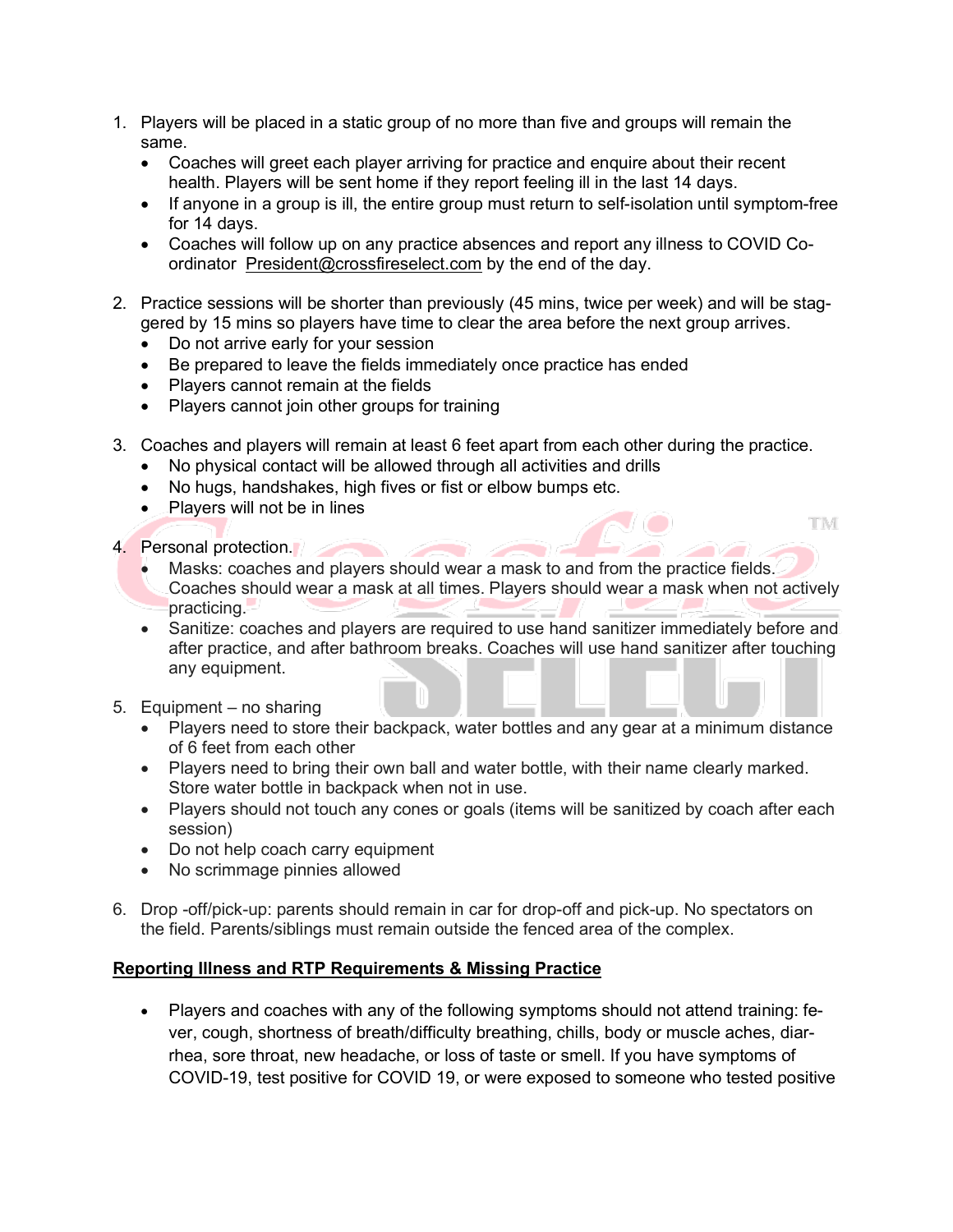within the last 14 days, stay home for 14 days after recovery. Please report the illness to the Club's COVID Coordinator by emailing president@crossfireselect.com.

- If a player shows signs of illness at practice, they will be isolated and required to wear a mask. The coach will contact parent/guardian for immediate pick up and then contact the Club's COVID Coordinator.
- The entire group should self-isolate and cannot attend practice until cleared. The group will wait for confirmation of diagnosis from COVID Coordinator. If a player tests positive for COVID-19, the entire group must stay in self-isolation until symptom free for 14 days.
- To return to practice, the coach will need appropriate clearance in writing from the player's licensed medical professional.
- **"YES" in TeamSnap for attendance and then player doesn't attend practice** Parents should contact coach to confirm absence was not due to symptoms of COVID-19, a positive test for COVID 19, or were exposed to someone with COVID-19. Coach will reach out if they haven't had confirmation by the end of scheduled practice time. If absence due to showing symptoms of COVID-19, a positive test for COVID 19, or were exposed to someone with COVID-19 within the last 14 days, stay home for 14 days after recovery. Please report to COVID Coordinator president@crossfireselect.com.

**TIME** 

# **Parent Requirements;**

**Notify COVID Coordinator president@crossfireselect.com immediately if your child becomes ill for any reason and do not bring them into contact with coaches or other players.**

- 1. Ensure athletes are healthy, check their temperature daily.
- 2. Limited or no carpooling.
- 3. Stay in car or wear mask at all times if outside your car. Parents must remain outside the fence before, during and after all practice sessions. Parents are not allowed on the field.
- 4. Ensure child's practice clothing is washed after every training session.
- 5. Label your child's equipment to guard against cross-contamination.
- 6. Ensure all equipment, cleats, ball, shin guards etc. are sanitized after every training.
- 7. Do not assist coaches with equipment before or after training.
- 8. Be sure your child has necessary sanitizer and cleaning supplies with them at every practice.

### **Player Requirements;**

#### **Players will be placed in a static group of no more than 5 - groups will remain the same throughout Phase 2. Players cannot remain at the field after practice or join other groups.**

- 1. Take temperature daily.
- 2. Wash hands thoroughly before and after training.
- 3. Limited or no carpooling.
- 4. Bring and use hand sanitizer at the beginning and end of every practice session
- 5. Wear mask to and from practice sessions. This protects others in the event that you are unknowingly carrying the virus.
- 6. Do not touch or share anyone else's equipment.
- 7. Bring your own ball and water bottle to training, label it as your own.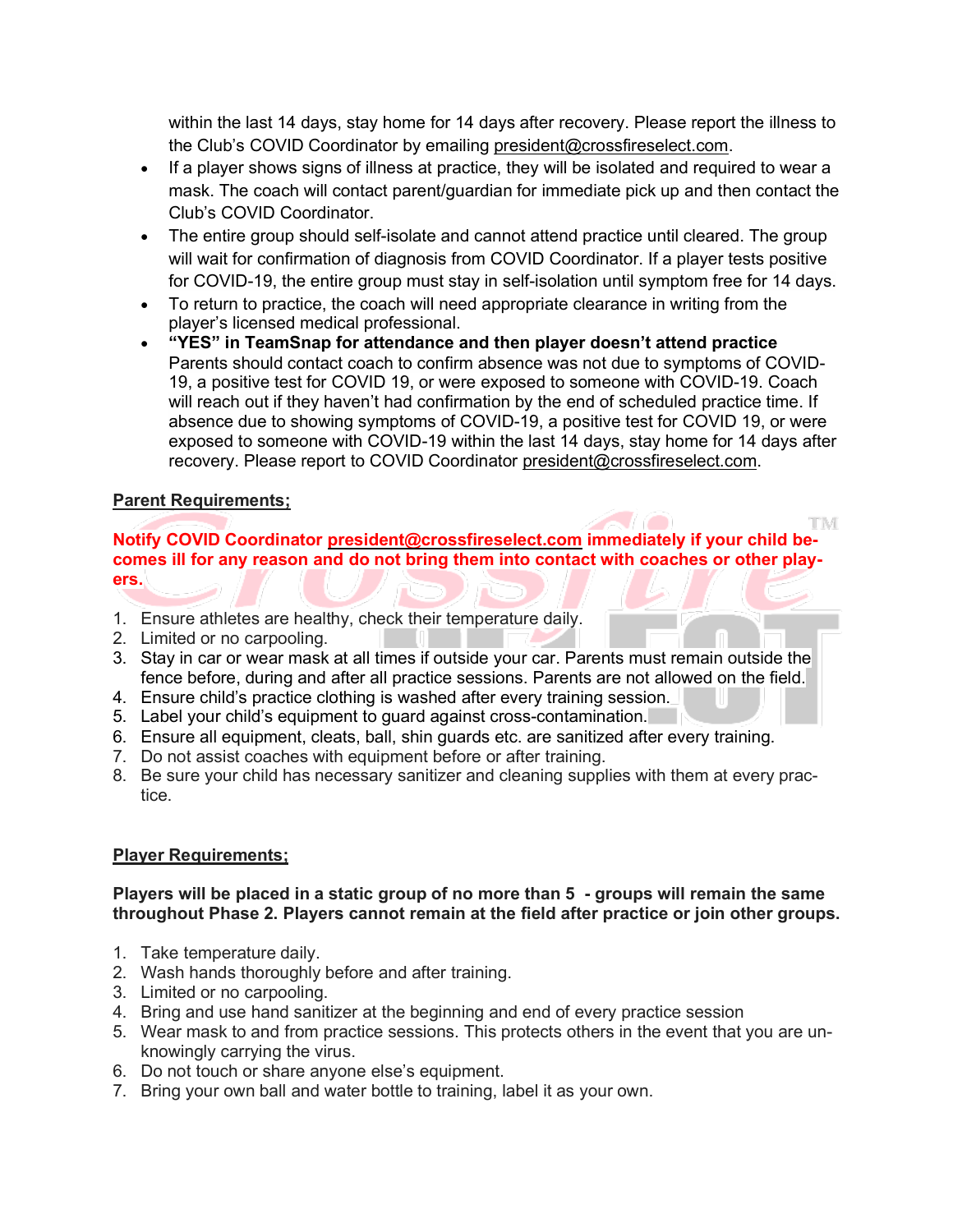- 8. Practice social distancing and place bags and other equipment at least 6 feet apart from your teammates' equipment during sessions.
- 9. No physical contact will be allowed through all activities and drills. No hugs, handshakes, high-fives or fist- or elbow bumps!
- 10. Notify your coach if not feeling well during practice.
- 11. If you are injured during practice the coach will contact your family for assistance.
- 12. Wash and sanitize all equipment before and after every training session.

### **Head Coach and Assistant Coach Requirements;**

**These are not suggestions. Not only is the health and welfare of players at stake, if we are found to have coaches or teams not following the rules, we will lose the ability to rent fields at city and county facilities. If any coach falls into high risk category or chooses not to participate please contact DoC immediately.**

#### **Communicate to COVID Coordinator president@crossfireselect.com immediately if there is a report of a player being ill.**

#### **Preparation for Practice**

1. Before a player may participate the parent must have signed the waiver. **TIM** 

2. Go through the RTP plan with families and answer any questions ahead of time.

- 3. Remind players of items needed at training; Bag, water bottle, soccer ball, hand sanitizer and mask. Labelled clearly with players name.
- 4. Remind players to use bathroom before practice.
- 5. Coaches should sanitize all equipment prior to training.
- 6. Players need to be placed in a static group of no more than five groups will remain the same. Once a player has been placed with a group that is his/her group. Coaches should decide how they wish to group the players.
	- Groups will practice twice a week for 45 mins. Practice start/stop times will be staggered by 15 mins so players have time to clear the area before the new group arrives.
	- Players cannot remain at the fields following their training session.
	- Players cannot join other groups for additional training.
	- Parents should drop their players off and remain in the car. They must remain outside the fences around the complex.
	- The new group must remain outside the fence until the previous group has left the area. After a group has finished, make sure they pack up and leave the complex immediately.

### **Starting Practice**

- 1. Arrive no more than 5 minutes early and set up session plan that DoC has provided. Wait for previous group to exit the field before entering.
	- Train only in your assigned area/field
	- Coaches should stay in the 10 yard buffer outlined in the field layout diagram
	- Make sure you have a buffer of 10 feet from any other teams/training groups.
	- Make sure you have a buffer of 10 feet between your groups if you are training multiple groups at once.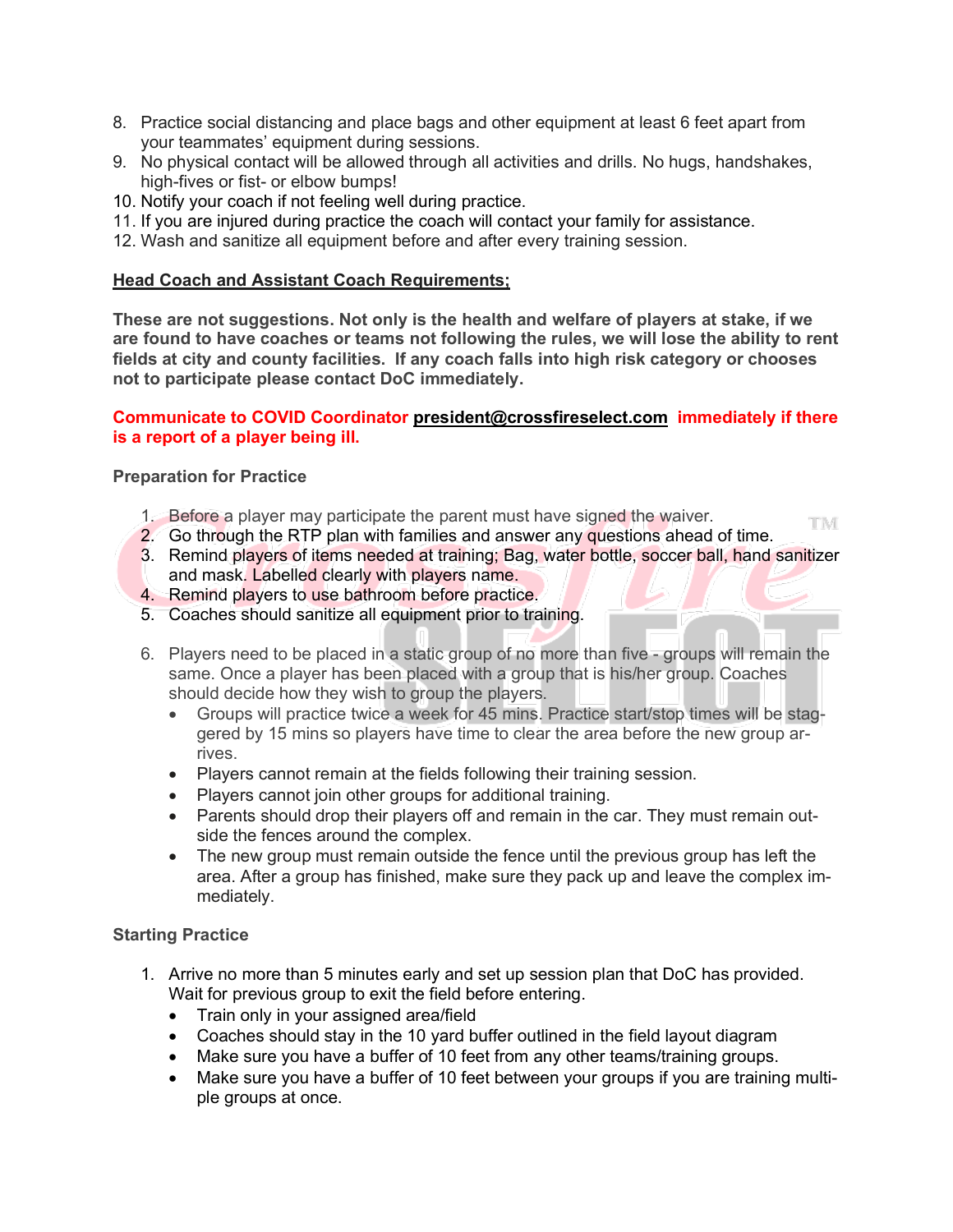- The players must stay in their quadrant and cannot rotate between quadrants
- 2. Always wear a face mask and remain 6 feet away from players, other coaches and parents.
- 3. Screening: Greet all players before practice and ask if they have been sick in the last 14 days or in direct contact with a person who is sick. Contact family immediately to send home if the answer is "yes."
	- Direct them to their quadrant
	- Bags should be spaced at least 6 feet apart.
	- Remind players to use their hand sanitizer before practice begins
	- Players should wear masks to and from the field and when not actively practicing
	- Ensure all players have their individual equipment (ball, water bottles, bag, etc.) and prohibit them from sharing anything.

# **During Practice**

# **1. No Contact**

- Coaches must strictly enforce social distancing. Players within a group need to remain 6 feet apart at all times.
- No physical contact will be allowed through all activities and drills. No handshakes, high-fives or fist- or elbow bumps!
- **TM** • Players should not be in lines at any point during training.  $\Box$
- Team talks should be executed from a distance and have players pull up their facial covering when drill stops or while standing listening to coach
- No spectators are allowed on the field. Parents must remain in their cars or behind the fences

### **2. Equipment**

- Coaches should only bring cones and mod goals. Leave all other equipment at home.
- Players need to bring their own ball
- Players and coach should avoid touching any balls with their hands
- The coach is the only person to handle cones and goals. Do not let players help move or carry equipment.
- No use of scrimmage vests/pinnies. Leave them at home.
- Use hand sanitizer at multiple points during the training

### **3. Water Breaks**

• Players should use hand sanitizer before touching their water bottle. Return water bottle back inside bag when not in use.

### **4. Bathroom Breaks**

- Encourage players to use bathroom before practice
- If they need to use the bathroom during practice, have them sanitize their hands and then put on mask before leaving for bathroom
- Upon return they must use hand sanitizer

### **Ending Practice**

• Coaches should allow time to exit the field before their time slot has ended.